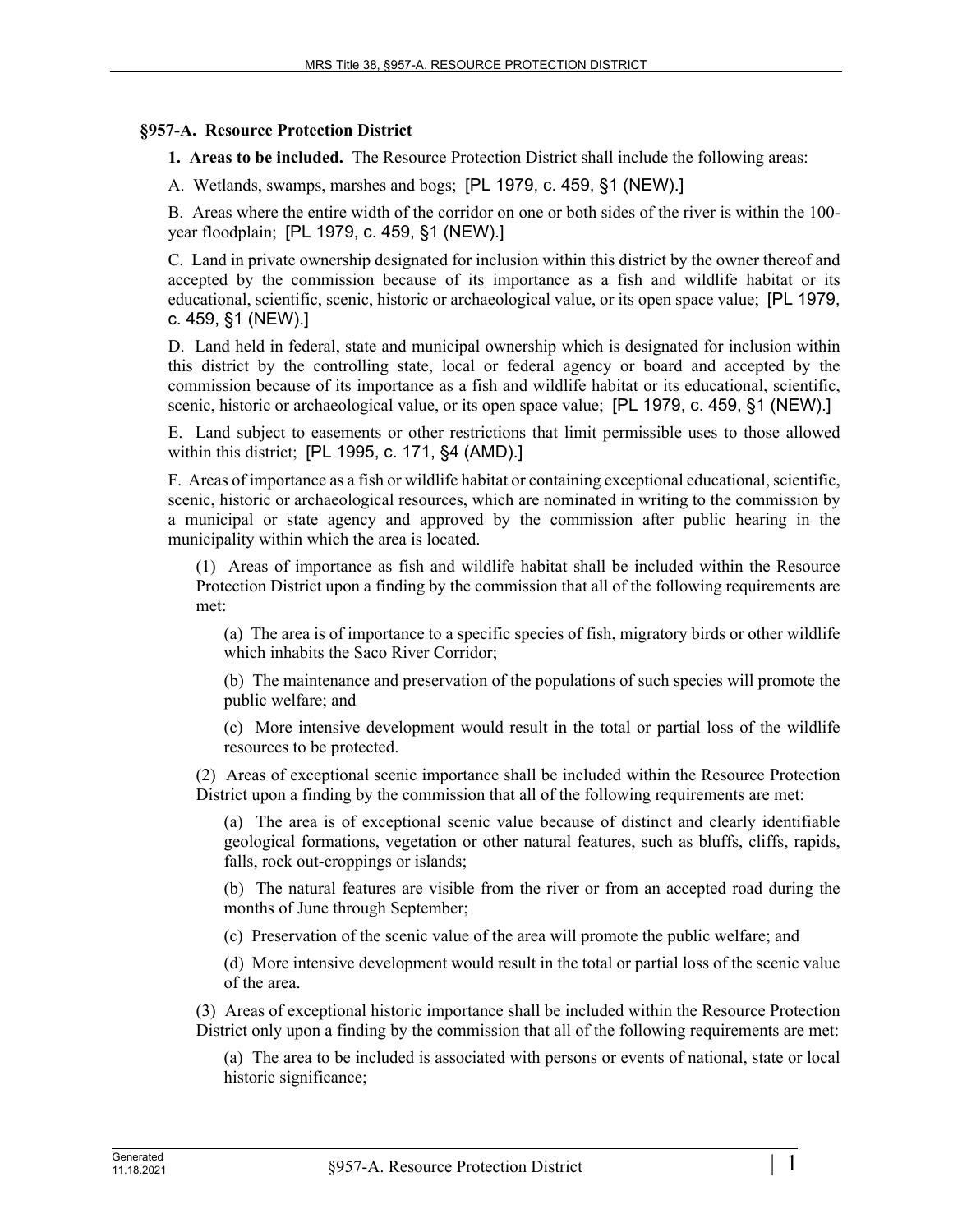(b) The area to be included, or the persons or events associated with the area, have been described or alluded to in historic documents, state or local histories, historic novels or other published materials;

(c) Protection of the historic values of the area will contribute to public understanding and appreciation of the history of the Saco River Valley and its people; and

(d) More intensive development would result in the total or partial loss of the historic value of the area.

(4) Areas of exceptional archaeological importance shall be included within the Resource Protection District upon a finding by the commission that all of the following requirements are met:

(a) The area to be included is one of exceptional importance as a source of fossils or prehistoric Indian remains;

(b) The protection of the area would promote the public welfare by increasing public understanding and appreciation of the past of the Saco River Valley and its inhabitants; and

(c) More intensive development would result in the total or partial loss or inaccessibility of such fossils or Indian remains.

(5) Areas of exceptional scientific and educational importance shall be included within the Resource Protection District only upon a finding by the commission that all of the following requirements are met:

(a) The area contains rare or unusual flora, fauna or other natural features of scientific or educational importance;

(b) That protection of the area will promote scientific and educational purposes; and

(c) More intensive development would result in the total or partial destruction of the educational or scientific value of the area; and [PL 1995, c. 171, §5 (AMD).]

G. Areas of 2 or more contiguous acres with sustained slopes of 20% or greater. [PL 1995, c. 171, §6 (NEW).]

## [PL 1995, c. 171, §§4-6 (AMD).]

**2. Uses for which no permit from the commission is required.** Uses within the Resource Protection District for which no permit from the commission is required shall include:

A. Open space uses which do not involve development including erosion and flood control, parks, game management, harvesting of cranberries and wild crops, tent camping, picnic areas, fishing, hunting, and other forms of outdoor recreation compatible with the purposes of this district; [PL 1979, c. 459, §1 (NEW).]

B. Piers, docks and floats in compliance with state and federal requirements and applicable performance standards; [PL 1979, c. 459, §1 (NEW).]

C. Forestry, agriculture, horticultural and aquacultural uses not involving development; and [PL 1979, c. 459, §1 (NEW).]

D. Maintenance, reconstruction or relocation of existing public ways or bridges. [PL 1979, c. 459, §1 (NEW).]

[PL 1979, c. 459, §1 (NEW).]

**3. Uses allowed by permit.** Uses within the Resource Protection District which may be allowed by permit shall include: